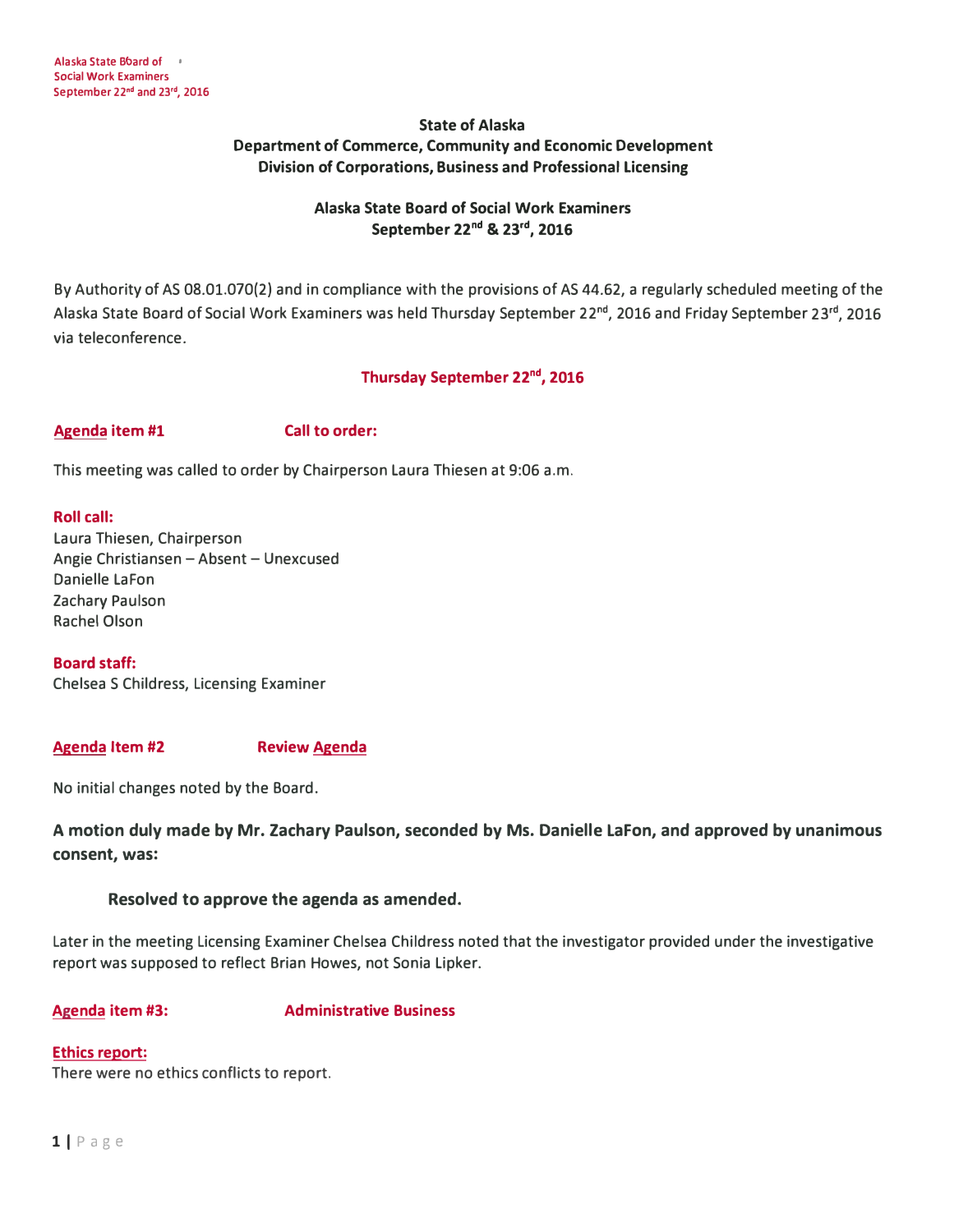noted that even though they inquired to the State prior to starting supervision the statutes clearly state who is able to provide supervision; it is the licensee's responsibility to ensure that they will be meeting statutes and regulations when it comes to obtaining supervision. The Board also noted that delivery of incorrect information should be the State's liability.

## **12 AAC 18.115. SUPERVISION OF EXPERIENCE FOR CLINICAL SOCIAL WORK LICENSE.**

(b) The board will, in its discretion, approve the supervision of experience of an applicant for a clinical social work license to satisfy the requirements of AS  $08.95.110(a)(2)$  if the clinical supervisor **(1)** documents the applicant's supervised experience on a form provided by the department; and (2) is a clinical social worker, psychologist. or psychiatrist who holds an unrestricted license to practice that profession in this state or other licensing jurisdiction during the period of supervision.

The Board votes to table the application discussed above due to not satisfying the length of supervision requirement required Per 12 AAC 18.115.

# **Agenda item #6 New Business**

Ms. Childress had a question regarding reinstatement. Since the Social Work Statutes and Regulations don't have a specific reinstatement section, the authority would fall under the Centralized Statutes and Regulations. Centralized Statutes state the individual applying for reinstatement will satisfy the renewal requirements. In the Board of Social Work Examiners case, the individual would be required to submit a renewal for the concluding licensing period. Ms. Childress questioned - would it be the concluding licensing period that just passed, or the licensing period that they had let their license lapse? I.e. if expired 06/30/2012, would they submit the 2012 renewal or the 2016 renewal?

After discussion, the Board determined that the licensee shall satisfy the requirements for the concluding licensing period for the licensing period that just passed. I.e. if expired 06/30/2016, they must submit the 2016 Renewal with supporting documentation. The Board also determined that, if they were satisfying the renewal requirements with CEU's after the licensing period (any CEU's obtained on or after 07/01/2016), a letter shall be provided by the licensing examiner specifying which CEU's they would not be allowed to use for the 2018 renewal.

After concluding the discussion regarding reinstatements, the Board determined that they would review the reinstatement application with the other applications.

Break at 9:32 AM Return at 9:41 AM

**Agenda Item #4 Investigative report** 

The Board was joined by Investigator Howes.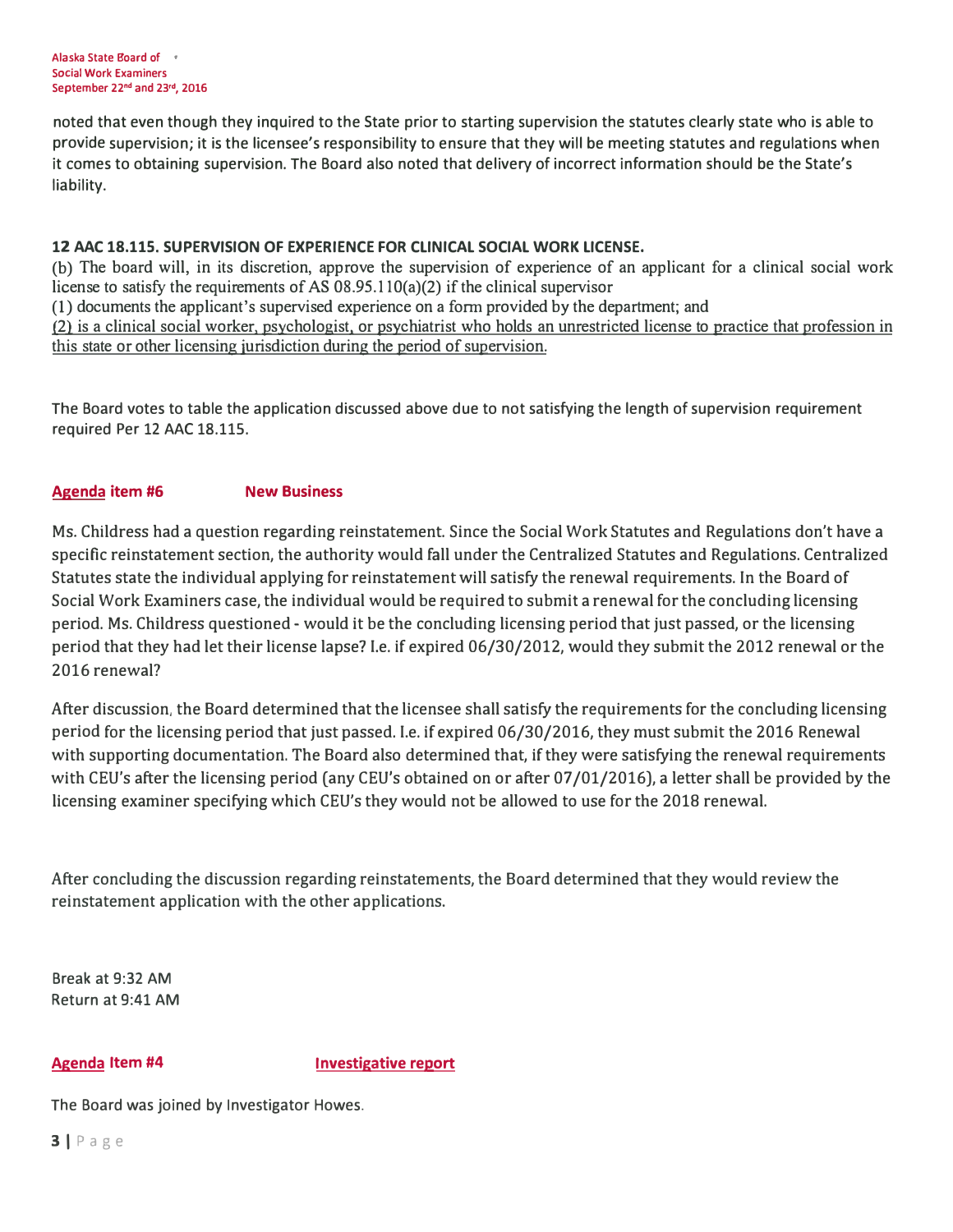**Alaska State B'oard of • Social Work Examiners September 22nd and 23'd, 2016** 

Upon return from lunch, the Board continued with application review.

## **Public Comments:**

No public comments.

## **Agenda item #8 Application review**

The Board continued with application review.

The Board entered executive session at 1:16 PM for the purpose of discussing applications for review. The Board exited executive session at 2:27 PM to continue with application review.

Break at 2:27 PM Back at 2:35 PM

Upon return from break, the Board continued with application review. It was determined that the Audit's submitted would be reviewed for approval tomorrow morning, prior to our regulations discussion.

The Board reviewed an Audit that did not satisfy the requirements per 12 AAC 18.210. The Board discussed appropriate fees for the individuals that do not satisfy the Audit requirements. It was requested of Ms. Childress to check other licensing board policies to see if they have a set standard for fees, etc. The Board determined subsequent conversation would be more suitable for tomorrow after further information has been obtained on how to proceed with the incomplete audits.

## *Upon a motion duly made by Mr. Paulson and seconded by Ms. Lafon, and approved by unanimous consent, it was:*

*RESOLVED to adjourn the Alaska State Board of Social Work Examiners* 

**Adjourned at 3:26 pm**